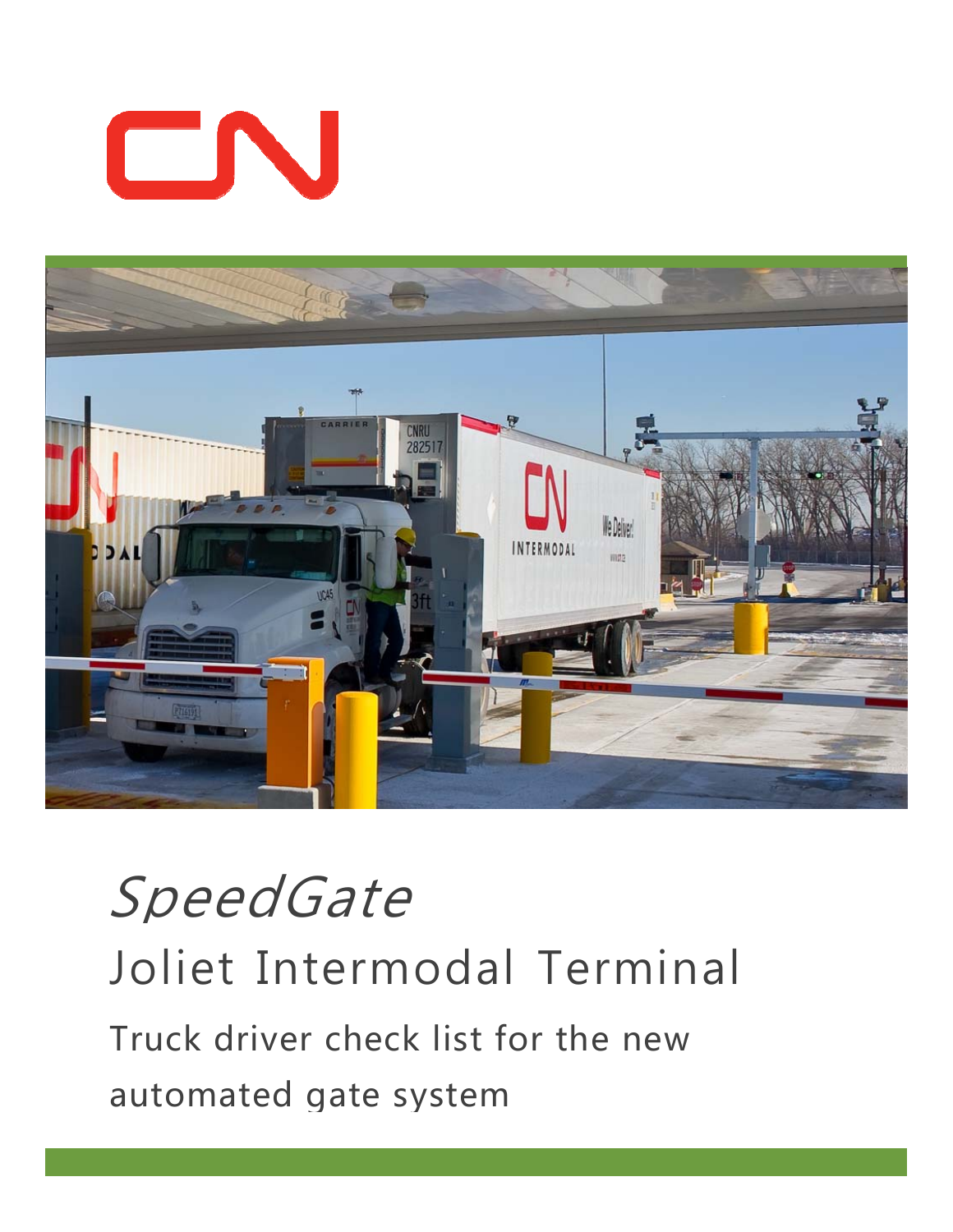

# Procedure for Cartage/Trucking Firms and New Drivers

CN's SpeedGate is our new automated gate system at our Joliet Intermodal Terminal. All drivers must be registered within CN's SpeedGate system before entering the terminal. To avoid delays, it is recommended that drivers pre-register prior to the driver's first visit to SpeedGate. Please read the following instructions on how to register. Drivers not registered will be required to pull over and register before accessing the terminal.

Cartage/Trucking firms must also be registered with CN before their drivers may access the terminal. The trucking firms must provide written confirmation that a driver hauls for them prior to dispatching the driver to register. Either fax (877) 262-6770 or email agschi@cn.ca to confirm drivers. After registration, CN should be advised when a trucking company adds or changes drivers that are working or hauling for them.

#### Special Restrictions

#### Dangerous Commodities

- Units containing dangerous commodities will not be accepted if a complete waybill is not in place.
- Dangerous documentation must be provided if requested at the ingate.
- Placards must be placed a minimum of 5ft above the bottom rail on all 4 sides of the container. Units without proper placards will be rejected.
- **Drivers must provide a valid TDG card upon** request.

#### Transborder (to/from US/Canada)

- Transborder units will not be accepted unless a complete waybill is in place.
- It is the driver's responsibility to present Customs Cargo Control Documents (A8A's) for any IN BOND shipments. Proceed to the help desk once you have completed your ingate processing.

#### Overweight units will not be accepted in the gate.

# Arrival at Joliet Intermodal Ingate

- **Proceed through the main entrance.**
- **Drive to an open gate stand and turn off your** engine.
- Verify your identity by entering your Driver's License number.
- Place your registered finger in the scanner.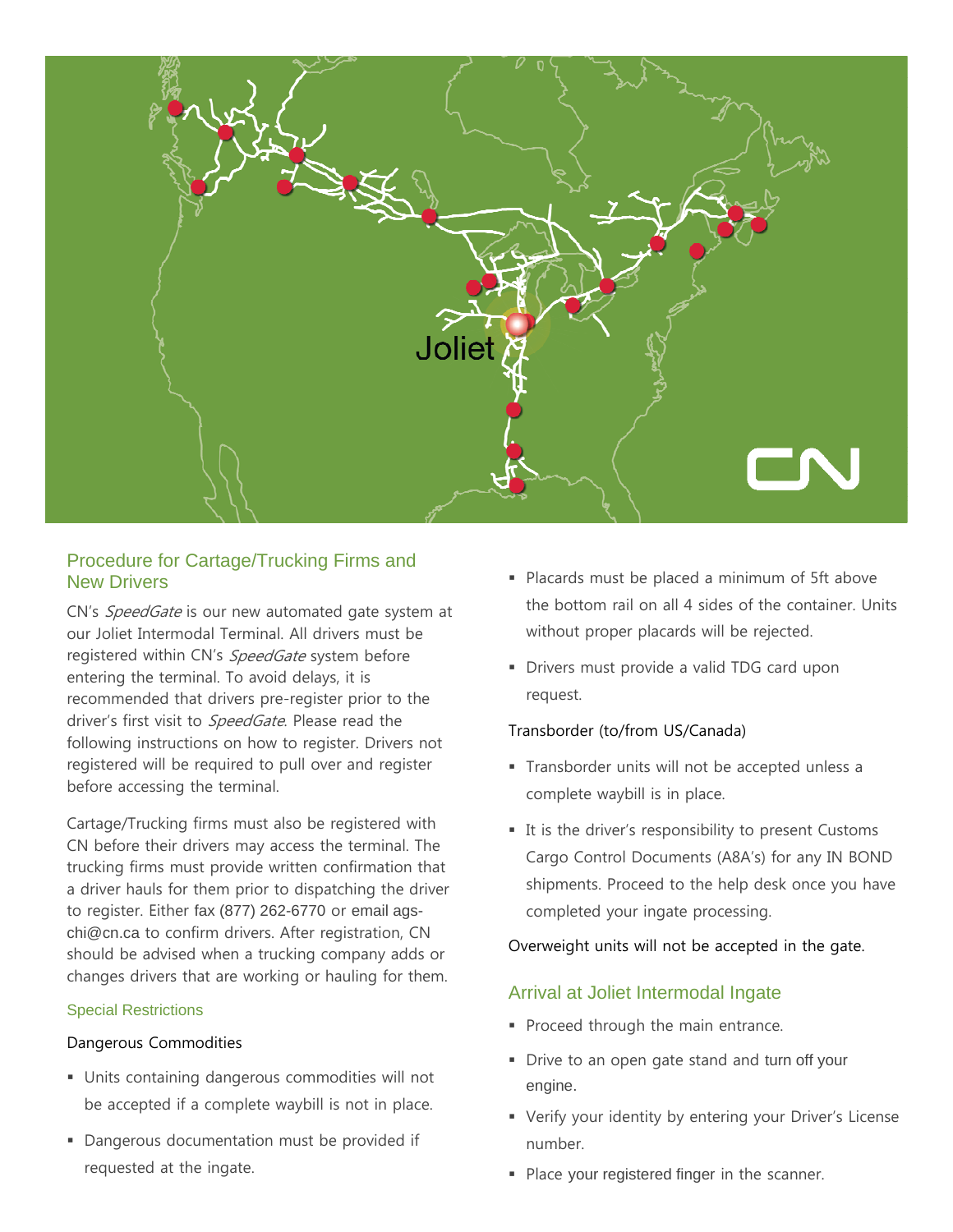- **Select the cartage company you are driving for if** you drive for more than one firm.
- Enter your tractor id or license plate number if requested so that operators can identify you in the yard.

#### Follow the Prompts

You may be prompted to enter some or all of the following information at the ingate gate stand:

#### Dropping Units

- Unit initial and number
- Chassis initial and number
- **Reservation number**
- Is the unit loaded? (Yes or No)
- Is the chassis staying? (Yes or No)
- **Confirmation of dangerous goods**
- Booking number (if applicable)
- Net weight of load (lbs or kilos)
- **Shipper seal number**
- Report damages

#### Picking Up Units

- Are you picking something up?
- Unit initial and number
- **Pickup, booking or order number**

#### Push the help button if you require assistance.

Once you have completed your ingate, a receipt will print. The receipt will include a location directing you to the part of the yard where you should drop off or pick up your unit(s). You may also be advised by the gate operator where to drop your unit. Proceed into the yard as directed once the gate arm opens.

# Arrival at the Outgate

- **Proceed to the outgate exit and drive to the** outgate stand.
- To report damage, push the help button once you reach the outgate stand.
- Verify your identity by entering your driver's license number and by placing your registered finger in the scanner.
- Verify your pickup details prompted
- If you need an outgate receipt, push the help button and follow prompts
- **Proceed through the exit after the gate arm** lifts.

# Help Kiosk or Turnaround

If the gate operator has rejected your pickup or drop, you will either be:

#### Refused entry or exit

The gate arm will be opened and you must turn around and proceed through the outgate to exit the yard or through the turnaround lane to reenter the yard.

#### Directed to the help area parking. You will be instructed to either:

- **Contact your dispatch. Correct the information** and proceed on foot to the help kiosk where a gatestand is located to finish your transaction.
- **Proceed on foot to the driver registration area** to talk to a clerk.

# Remember

- You will need your driver's license and a letter from all companies your drive for in order to register for AGS.
- Your picture may be taken while you are at the "in" gate or "out" gate stand.
- All personal information collected will be kept secure and confidential.
- Failure to obey safety rules or any terminal regulations may result in expulsion from the terminal and an offending driver may be barred from conducting future business at the terminal.